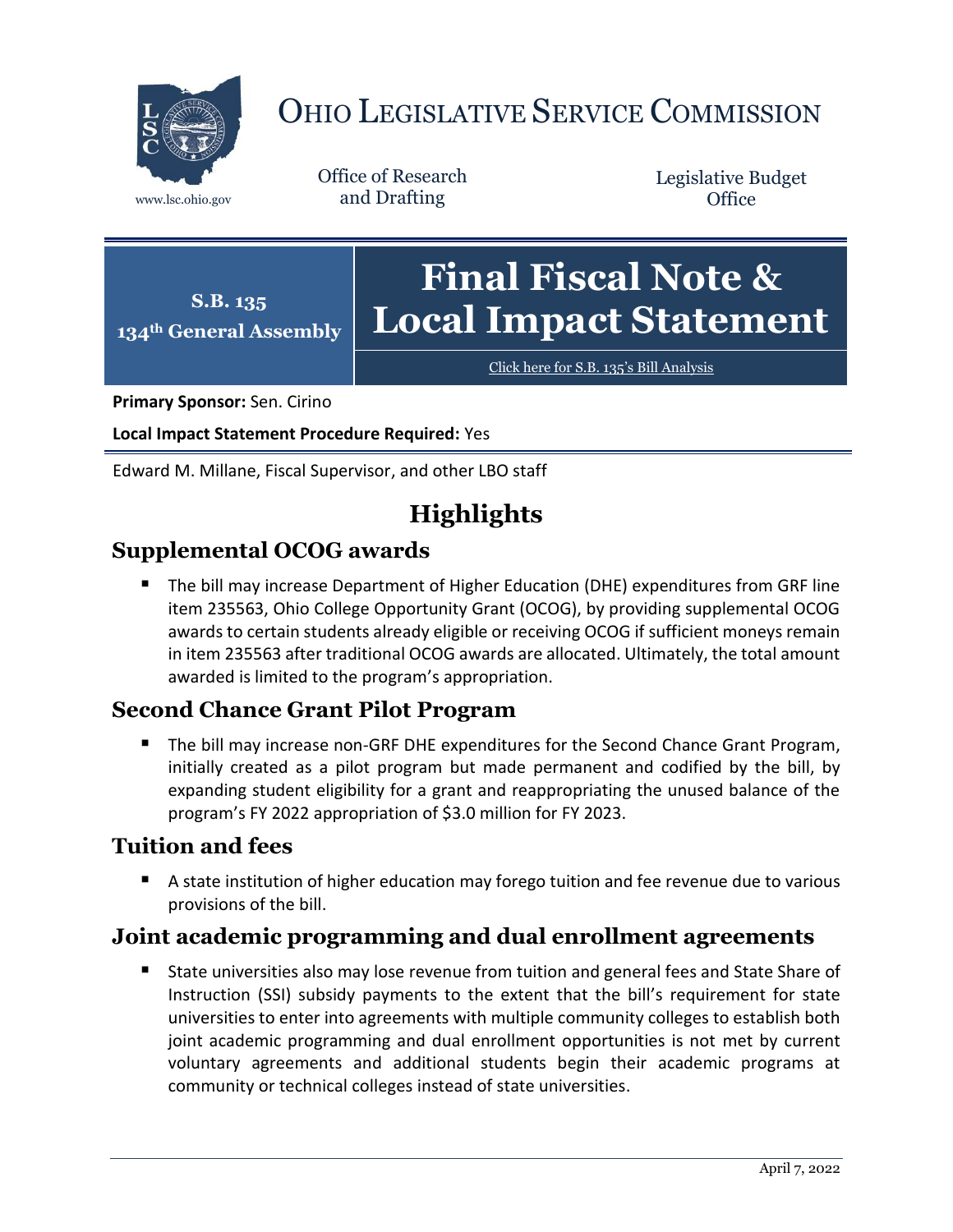■ Conversely, if community and technical colleges enter into additional agreements with state universities under this provision and enrollment increases, the colleges may experience gains in tuition and fee revenue and SSI subsidy received from DHE.

### **Administrative costs**

 The bill may increase DHE's administrative expenses to adopt rules and issue various reports. The bill may also increase the administrative expenses of state universities to collect data and post reports on their websites.

# **Detailed Analysis**

# **Overview**

The bill makes numerous changes to existing higher education-related programs and procedures, and proposes several new ones. It also: (1) addresses free speech policies at state institutions of higher education, (2) modifies the law on K-12 career advising policies, (3) authorizes the Director of Administrative Services, with Controlling Board approval, to sell state-owned land held for the benefit of a state institution of higher education under certain circumstances, (4) requires the Superintendent of Public Instruction, in collaboration with the Chancellor of Higher Education and the Director of the Ohio Department of Job and Family Services (ODJFS), to develop a proposal to implement a statewide apprenticeship program for high school students, (5) modifies one of several requirements for a continuing law property tax exemption for qualified renewable energy facilities by expanding the entities with which a facility owner or lessee may coordinate to train individuals for careers in wind or solar energy, and (6) prohibits state institutions of higher education from entering into or renewing a contract with a company for a variety of services unless the contract declares the company is not boycotting Israel or other jurisdictions with whom Ohio can enjoy open trade. Provisions with notable fiscal effects are discussed below. For more information on all of the provisions in the bill, please see the bill analysis.

# **Supplemental OCOG awards**

The Ohio College Opportunity Grant (OCOG) provides need-based financial aid to college students. In general, to be eligible for an OCOG award, a student must be an Ohio resident in an associate's degree, first bachelor's degree, or nurse diploma program at an eligible public, private nonprofit, or private for-profit institution of higher education. A student must also have an expected family contribution (EFC) of 2190 or less and a maximum household income of \$96,000. To determine maximum per-student OCOG amounts for each fiscal year, the Chancellor of Higher Education, generally, subtracts the maximum federal Pell grant and EFC combination from the average instructional and general fees charged by the student's respective institutional sector. In FY 2022, OCOG generally provides eligible full-time students enrolled at public institutions an annual award up to \$2,200; students enrolled at private, nonprofit institutions an annual award up to \$3,700; and students enrolled at private, for-profit institutions an annual award up to \$1,400. OCOG awards are supported by appropriations from GRF line item 235563, Ohio College Opportunity Grant, under DHE's budget.

The bill provides supplemental OCOG to a student who is currently receiving OCOG, has completed at least two years of a bachelor's degree, and is making progress towards completing that bachelor's degree program. The bill requires the Chancellor to adopt rules to implement the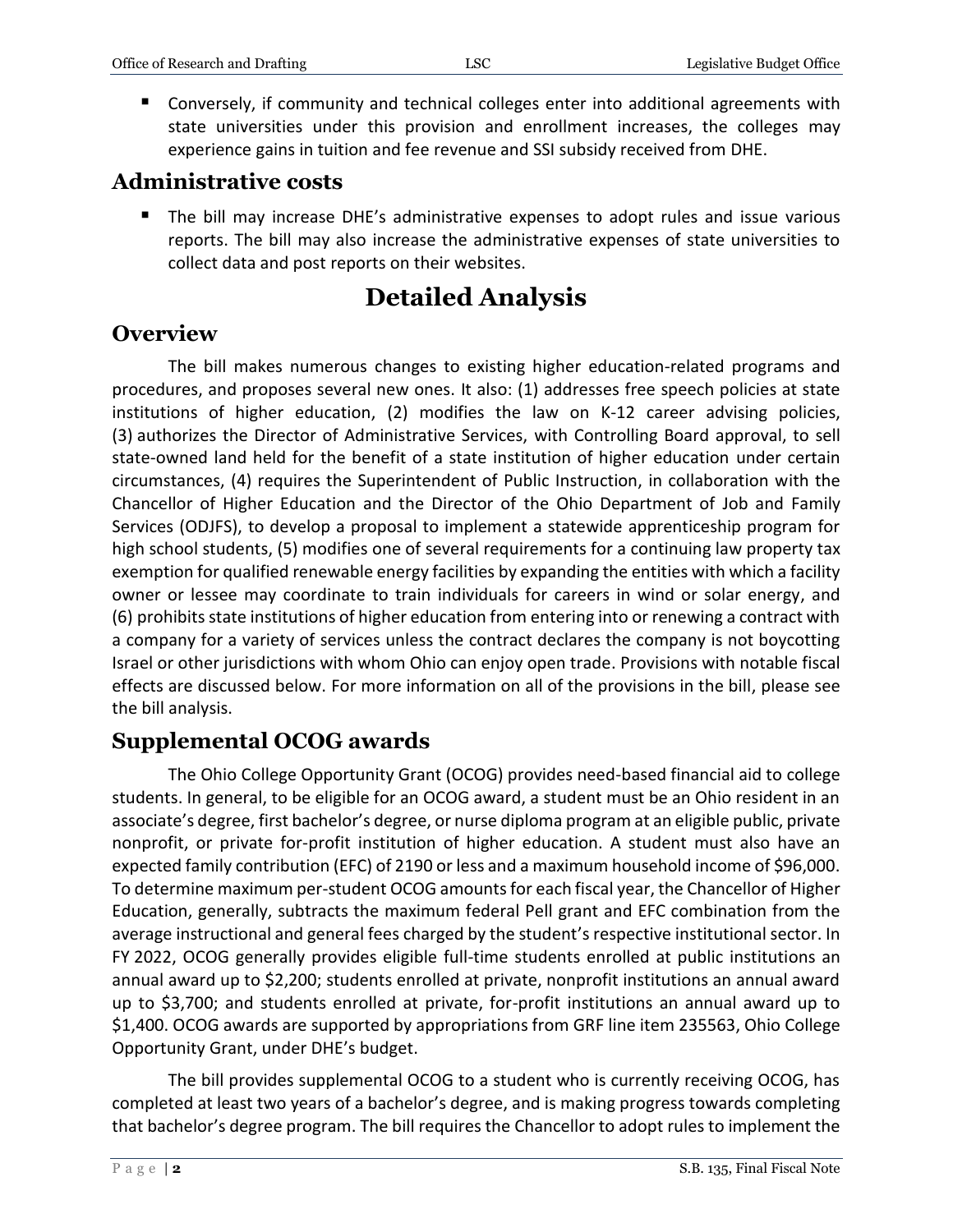provision, including a method to calculate supplemental grant amounts. The supplemental awards must be supported by appropriations from line item 235563, as long as the Chancellor determines that sufficient funds remain in line item 235563 after traditional OCOG awards are allocated. In other words, students that are eligible for supplemental OCOG awards will only receive additional support after all students eligible for traditional OCOG receive their awards in a fiscal year. Ultimately, the total amount awarded is limited to the program's appropriation. In FY 2021, approximately 52,000 students received OCOG awards totaling over \$100 million.

## **Second Chance Grant Program**

In October 2021, the Department of Higher Education (DHE) launched the Second Chance Grant Pilot Program<sup>1</sup> with the goal of reducing the financial barriers preventing Ohioans with some college credit but no bachelor's degree from returning to higher education to obtain a degree or credential. Under the program, a student who is a resident of the state and who (1) has not attained a bachelor's degree, (2) disenrolled from a state institution of higher education, while in good standing, without transferring to another institution for at least three semesters, (3) enrolls in a qualifying institution within five years of disenrolling from that state institution, (4) is not enrolled in the College Credit Plus Program, (5) completes the Free Application for Federal Student Aid (FAFSA) and applies for federal and state need-based aid, (6) is pursuing a credential or degree beyond which the student already possesses, and (7) is not a recipient of any state-supported scholarship can receive a one-time grant of \$2,000 to be used in academic years 2021-2022 and 2022-2023. The grant is considered a "last-dollar" source of funding for the student, meaning that any other aid, grants, or scholarships received by the student, such as a federal Pell grant or award from the state's main need-based aid program, the Ohio College Opportunity Grant (OCOG), be applied by a qualifying institution to a student's tuition bill prior to applying funds from a Second Chance grant. If there are any unused funds remaining from the grant after a student's cost of attendance for that year is paid for, the qualifying institution must apply the remaining amount to the student's cost of attendance for any other academic year in which the student is enrolled as long as the pilot program is operating.

The bill codifies and makes permanent the existing program, with some changes, and renames it the Second Chance Grant Program. Among the changes, the bill expands student eligibility for the program by making eligible a student who disenrolls from a private, nonprofit or for-profit institution, or Ohio Technical Center (OTC), in addition to a state institution of higher education as under current policy, and reducing the minimum amount of time that an eligible student must be out of school after disenrolling from three semesters to two semesters.

H.B. 110 of the 134<sup>th</sup> General Assembly, the main operating budget act for FY 2022 and FY 2023, supports the pilot program with an FY 2022 appropriation of \$3.0 million from Dedicated Purpose Fund 5YD0 line item 235494, Second Chance Grant Pilot Program. Fund 5YD0 was capitalized by an FY 2022 transfer of the same amount from the GRF. Under the program, DHE distributes grants to qualifying institutions and OTCs to provide grants to eligible students. The \$3.0 million appropriation will support up to 1,500 grants (\$3.0 million/\$2,000 per grant) in

 $\overline{a}$ 

<sup>&</sup>lt;sup>1</sup> See DHE's [Second Chance Grant Pilot Program: Overview \(PDF\)](https://www.ohiohighered.org/sites/default/files/uploads/second-chance/second-chance-pilot-program_030122.pdf) which is available on DHE's website: [ohiohighered.org/second-chance.](https://www.ohiohighered.org/second-chance)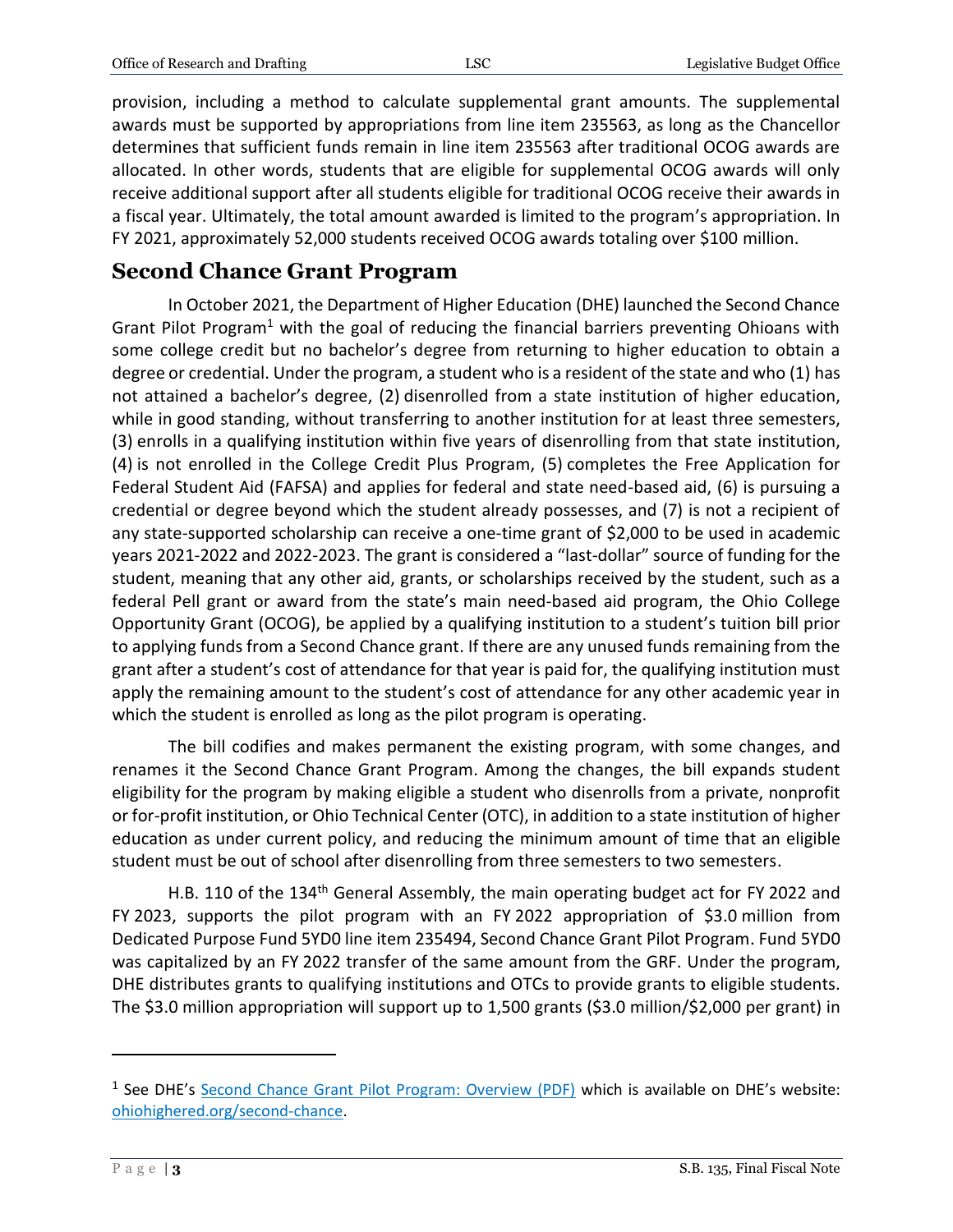FY 2022. The bill reappropriates the unused balance of item 235494 at the end of FY 2022 to FY 2023. It also codifies and renames Fund 5YD0 as the Second Chance Grant Program Fund<sup>2</sup> and authorizes DHE to use the fund to support any costs incurred by DHE to implement and administer the program, including, presumably, any costs associated with its duty to issue a report to the General Assembly in each of the academic years for which the program operates. The report must contain a variety of subjects, including, but not limited to, the number of participants in the program for that academic year, the institutions from which the participants initially disenrolled, information on how the grants were used, and if the participant completed a degree program with the grant.

### **Limitations on fees**

#### **Tuition and fees for online courses**

The bill prohibits state institutions of higher education from charging more in tuition and general fees for an online course than for one that is taught in an in-person, classroom setting. According to a DHE spokesperson, this provision effectively codifies current practice specified under temporary law in H.B. 110 of the 134<sup>th</sup> General Assembly and has no fiscal impact. Essentially, universities, in FY 2022 and FY 2023, are limited to increases in undergraduate instructional and general fees, including, presumably, for online courses, of no more than 2% over what the university charged in the prior academic year. Community and technical colleges are limited to increases of no more than \$5 per credit hour over what the college charged in the prior academic year.

The bill also requires that any "special" fees charged by a state institution for an online course be based on the actual cost incurred by the university to provide the course. Under the same current temporary law provision mentioned above, the Chancellor of Higher Education is required to approve all new or increased "special" fees. According to the DHE spokesperson, the provision effectively provides DHE with criteria in its determination of whether to permit the creation or increases of "special" fees related to online courses. If it is determined that a state institution is charging more in "special" fees than the actual demonstrated cost incurred to provide the online course, it may forego fee revenue.

#### **Prohibition on additional regular coursework fees**

The bill also prohibits state institutions of higher education from charging students an additional fee for an employee of the university, or an entity contracting with the institution, to complete any academic activity associated with regular coursework, including grading student assignments. To the extent an institution is currently charging these fees, it may experience a loss in revenue to stop doing so.

### **Joint academic programming and dual enrollment agreements**

The bill requires each state university to enter into agreements with multiple community colleges to establish both joint academic programming and dual enrollment opportunities to assist students in completing their degrees. Currently, state universities and community colleges voluntarily partner with each other through a variety of agreements that can result in a bachelor's

 $\overline{a}$ 

 $2$  Accordingly, the bill renames item 235494 as "Second Chance Grant Program."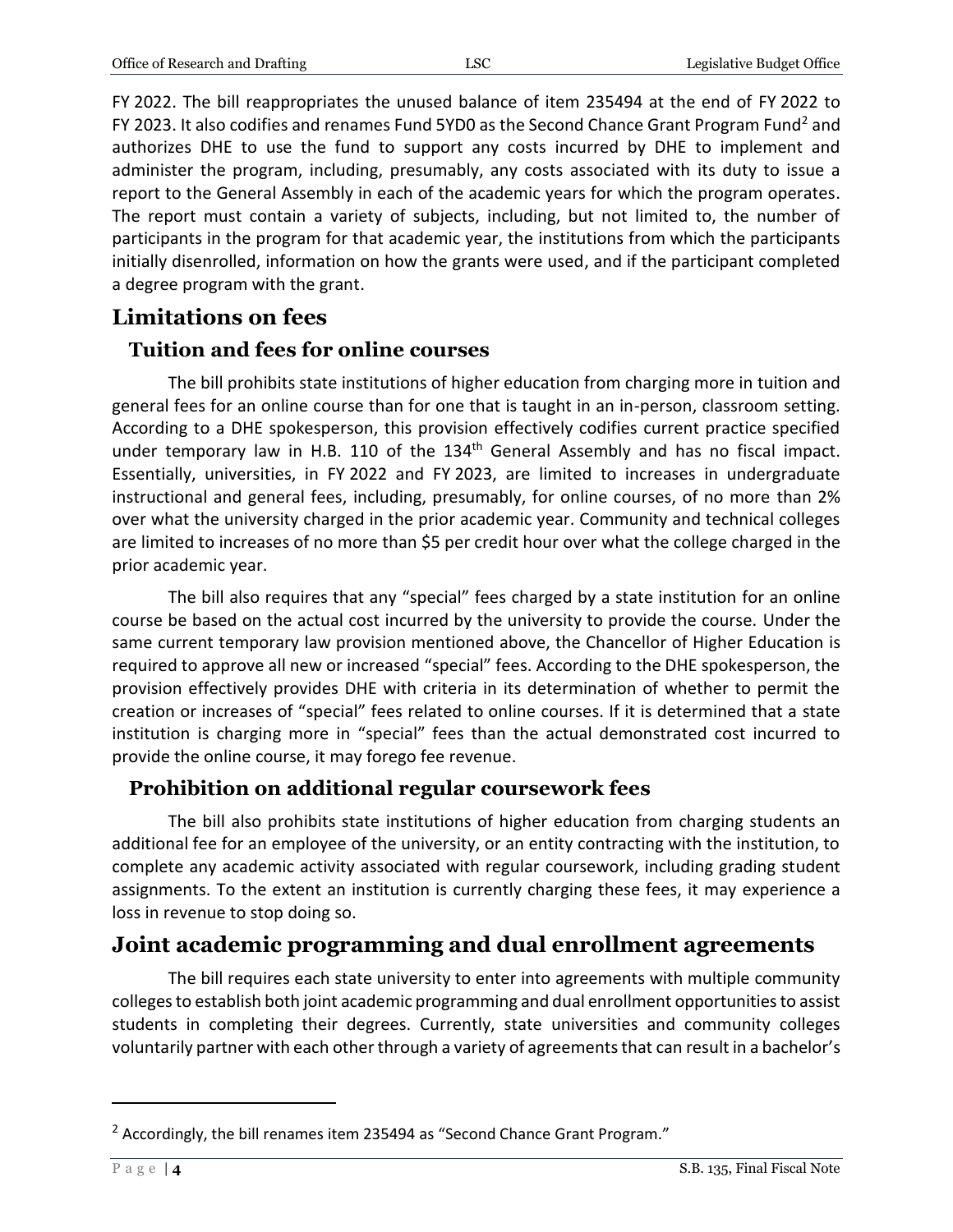degree being completed at the university. In fact, most, if not all, state universities have these agreements in place with community colleges. The most popular of these agreements appears to be "2 + 2" programs, whereby a student can earn an associate's degree (two years of credit) at a community college and then transfer those credits to the partnering university to complete a bachelor's degree in an aligned discipline. On its website, the Ohio State University (OSU) lists dozens of these agreements, including " $1 + 3$ " and " $2.5 + 2$ " programs, that it has with Central Ohio Technical College, Columbus State Community College, North Central College, and Rhodes State College.<sup>3</sup> Similarly, Central State University (CSU) lists on its website its agreements with Clark State Community College, Columbus State Community College, Cuyahoga Community College, Sinclair Community College, and Stark State College.<sup>4</sup>

If these current agreements meet the bill's requirements, as well as any rules adopted by DHE, then there may little if any fiscal effect. However, to the extent that they do not, state universities and community colleges may incur administrative costs to establish the agreements. If additional agreements are established, state universities may also experience tuition revenue losses to the extent a student enrolls in a community or technical college and pays the college's tuition and general fees instead of university fees for courses taken on its campus. They could also experience a decrease in revenue received from SSI subsidy payments since, under the current SSI formula for universities and regional campuses, the credit hours earned for an associate's degree do not count toward a bachelor's degree in programs where an associate's degree is earned first followed by bachelor's degree completion. On the other hand, community and technical colleges entering into additional agreements with universities under this provision may experience gains in revenue from both tuition and general fees and SSI subsidy received from DHE if student enrollment increases.

### **Accommodations for students unable to enroll in a course**

Under current law, state institutions of higher education, in certain circumstances, are required to waive an eligible student's tuition and general fees for a course that is necessary to complete a bachelor's degree if the student was unable to enroll in that course in the student's final year. The bill revises this requirement to require state institutions to offer an eligible student one of several prescribed accommodations, including tuition and fee waivers or reimbursements, if the student is unable to register for a nongeneral elective course necessary to complete the student's bachelor's degree program in one of the student's final two academic years. Similar to the waiver requirements in current law, this provision is likely to most affect state universities since, with the exception of "applied" bachelor's degree programs, two-year public colleges generally offer two-year degree or shorter programs. Therefore, state universities may forego revenue from waiving or reimbursing fees for a student who meets the standards for the accommodations proposed in the bill. The amount of foregone revenue will depend on the number of students eligible for a tuition waiver or reimbursement and each institution's tuition rates.

 $\overline{a}$ 

<sup>&</sup>lt;sup>3</sup> See OSU's **Pathway Agreements</u>, which may be accessed by conducting a keyword "Pathway** Agreements" search on OSU's website: [osu.edu.](https://www.osu.edu/search.html)

<sup>&</sup>lt;sup>4</sup> See CSU's <u>Articulations and Partnerships</u>, which may be accessed by conducting a keyword "Articulations and Partnerships" search on CSU's website[: centralstate.edu.](https://www.centralstate.edu/)